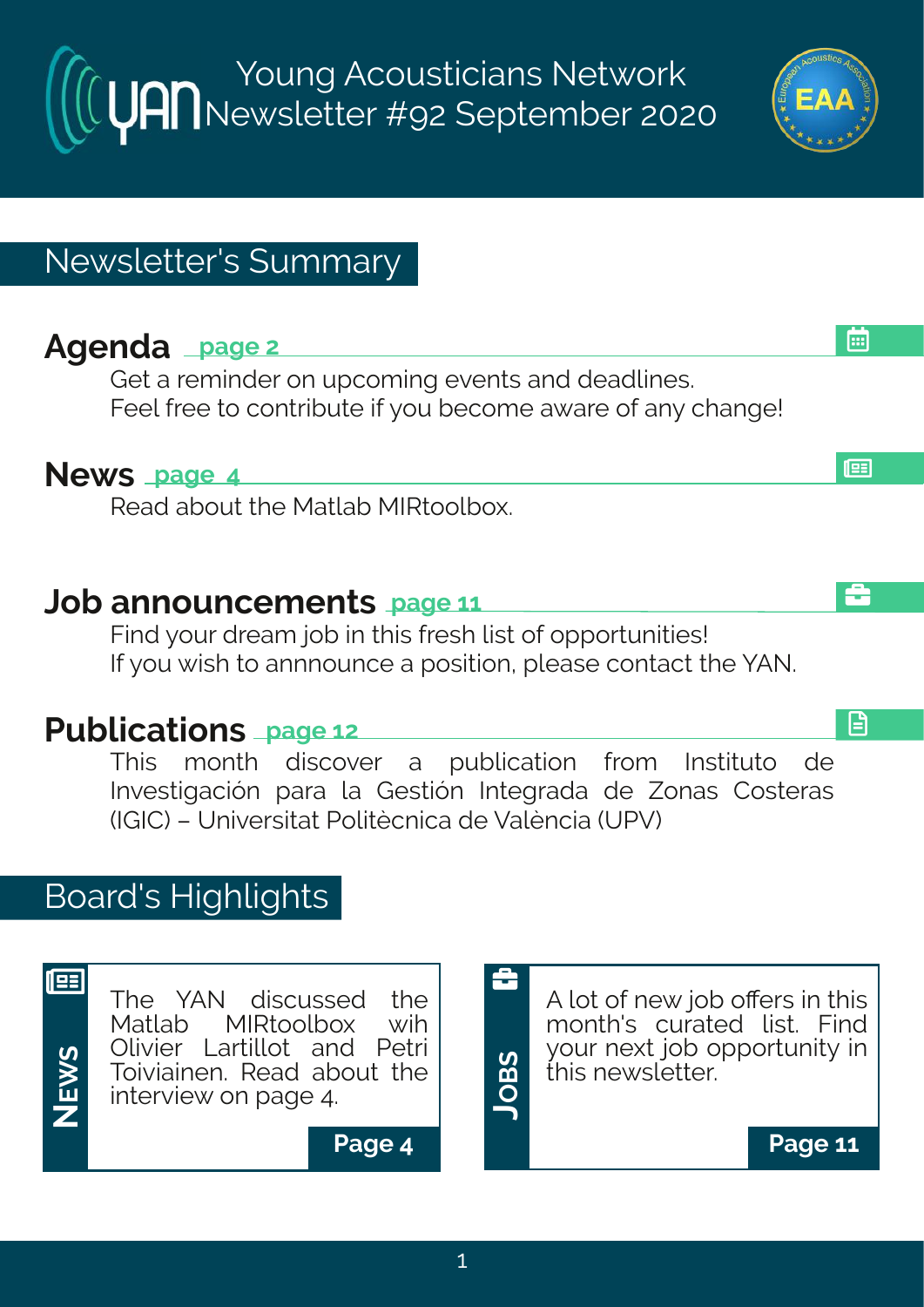## Yt gsq mk#Jzi r xw

#### $($ itxig fiv# $7575$

> # #2#66 # # F ( O F y x y q r # 575 # # F g s y w x ngep # s g mix } # s j # Q et er ? F y x y q r # R i i x m k 3# Q et er 3# Znower#Hsriivirgi#

- 6;  $\frac{1}{2}$  #246  $\frac{1}{2}$  # #HHFFS (#7575 # #Naxi vrexms rep#Hsrjivirgi#sr#Fvglmxigxyvep#Fgsywxnogw#erh# Ssmi#Hsrxvsp&Qmfsr#Usvxykep&Zmxyep#Hsrjivirgi
- 6 <  $\frac{d}{dx}$ #246 =  $\frac{d}{dx}$  #NRF9: 2NFFH86# #NRF9: #+#NFFH86#Qigxy viw#sr#Fhzergih#Xiglrmoyiw# m#Fttpmh#erh#Sygiwneep#Fgsywwnopw&Qiyzir#Gipkmyg&Zmwyep# Hsrii vi rai

#### Taxsfiv#575

69<sup>xl</sup> #246: <sup>xl</sup> # #Fgywxn@qex#7575# #8vh#Hexeper#Hsrkviww#sj#Fgsywxnogw@k erx#Hykex4hip# Zepoî w# Hexeps rme# tem 3#

76WH24776WH2 #Vymx41 vsriw4 #F# }qtswmyq#sr#Ssmwi# ysq#YF(w4YFZw&Uevmw1#Kvergi

#### Sszigfiw#575

 $8^{\text{th}}$ #2#  $\frac{\cancel{4}}{4}$  #NSZM#7575# #Nhaivrexmsrep#(x) wher#Ssmwi 14Zmí vexmsr#erh#Mewlriww#NSZM.# Hsrkviwst ve-#Fywwne3

6;  $\frac{1}{2}$  #2446= $\frac{1}{2}$  # #Ssmvi 2Hsr#7575# #Ssmvi#Hsrxvsp#Hsrjivirgi3#Si{#Typierw#CF1#Y(F3

 $6 >$ <sup> $\frac{1}{4}$ </sup> #  $\frac{1}{1}$  i #egsywordy#si# yndn mkw 36Gevr#Nep 3

78<sup>th</sup> 247: <sup>x</sup> # #F+Z47575# #EW #Gmirrmenthat vrexmsrenth-srijvirgi#sr#Fqsywmontherh# **7 m/vexmsr . 建 i rtewev#hdhsriwme3**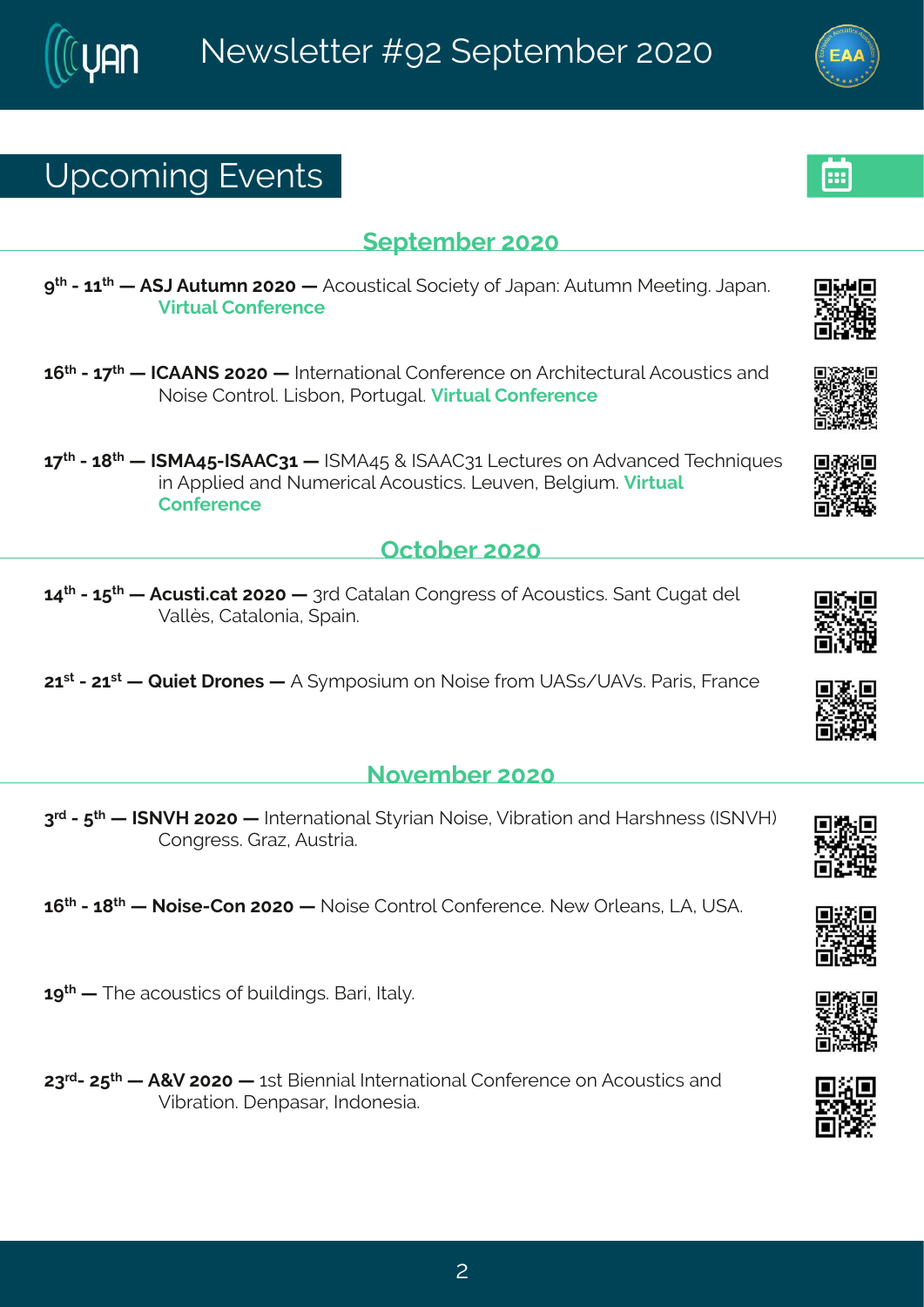# Yt gsq mk# i ehpni w

#### $($ itxig fiv $#$ 575

77<sup>rh</sup># #F+Z#7575# #6<sup>w</sup>#Gmirrmep#Ntxivrexmsrep#Hsrjivirgi#sr#Fgsywxngw#erh#Zmfvexmsr3# I i rt ewev#Nthsriwen3Ff wwegx#wyf q mwnsn



86<sup>d</sup> # #KF#7575# #Kswq #Fgywxngyq 3AQ sr #Kvergi 3Het i v#wyf q mww.nar

#### Sszigfiw#575

7<sup>rh</sup># #FUJR#7575# # } q t swmyq #sr# wii #Fgsyw-mogw#sj#Jsvs2Jpew-mog#Rexivnepw \$# i w# Ceje}ixxi #hthreare#Y(F3#

 $=$ <sup>\*</sup># #F+Z#7575# #6w#Gmirrmep#Ntxivrexmsrep#Hsrjivirgi#sr#Fgsywxmgw#erh#Zmfvexmsr3# I i rt ewev# whsriwes3Net i w#w f q mwnsr#

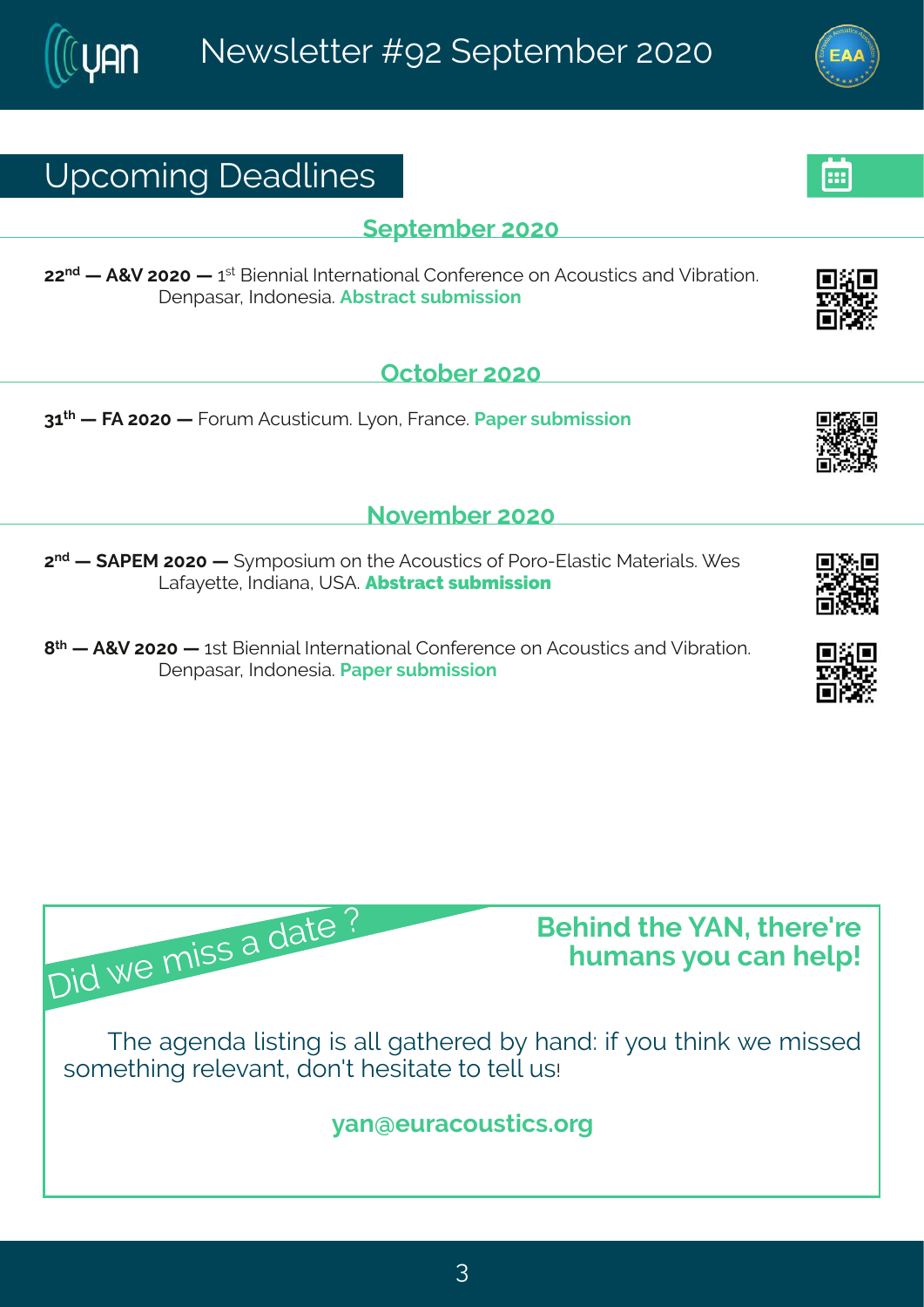## Si { w

RNWsspfs|# mw# e# Rexpef# xsspfs|# hihmoexih#s#vii#erep}www#si#q ywmo#erh#wsyrh# jvsg #eyhnst#igsvhmlkw#erh#vs#vli#lxvegxnsr#sj# q ywnolep#iexy viw#wy ql#ew#xsrepx}1#vl } xl q 1#sw# www.gxyviw3#N#Iew#epws#fiir#ywih#jsv#rsr2 q ywnoep# ettpmoexmsrw# wygl# ew# mn# Ssr# I i www.gxozi#  $X$  wank  $H$  erh# {  $x$  # rsr2eyhrst# whare pw S#Na #xi mw# mww.yi#sj#xi i#ri{ wpixxi v #xi i# IFS#hmngywwiw#xli#RNWsspfs|#{mxl#Tpnznin\#  $Q$ evangus x#-WXKR T # Hir xvi # js v# Nn xi vh magnhpme v} # (xyhmiw# mn# W } xiq # Xmo; i # erh# R s xmsr # Yrmzi wwn $\frac{1}{2}$  # sj# Twps # Ssv{ e}. # erh # Ui xwn# Xsmanorenni r #Y r mai wwrok #sj#Q zÊwo } pÊ#Km per h.

sy#ger#epws#gligo#syx#xli#RNWsspfs|#  $\{$  if won  $#x$ 

 $\cdot$  W  $2f$   $\dot{f}$   $\dot{f}$   $\dot{f}$   $\dot{f}$   $\dot{f}$   $\dot{f}$   $\dot{f}$   $\dot{f}$   $\dot{f}$   $\dot{f}$   $\dot{f}$   $\dot{f}$   $\dot{f}$   $\dot{f}$   $\dot{f}$   $\dot{f}$   $\dot{f}$   $\dot{f}$   $\dot{f}$   $\dot{f}$   $\dot{f}$   $\dot{f}$   $\dot{f}$   $\dot{f}$   $\dot{f}$   $\dot{f}$ 

#### Y wef mon \the i# # i# sspf s|

#### Ni#e#i{# svhw# lex#evi#di# www.irkxlw#sj#di#xsspfs|D

N#  $\frac{1}{2}$  SO w# er# i | xi r wn2i # szi vzmi{ # sj#  $\dot{x}$  gl r muy i w# js w# x i # erep} www# sj# q y w mg# erh# wsyrh#jvsq#eyhms#vigsvhmnkw\$#Xli#i|xirx#sj# xl i #wix#sj#jiexy viw#w\*#A#{syph#we}\*#pewkiw#xler# mmtsxli v#xsspfs|iw#sj#xlex#gexiksv}3#N#mw#ziv}# iew}#s#ywi1#zir#sw#sr2Rexpef#ywiww1#yx#mw# zi v}#gsrzirmin x#xs#ywi#jsv#i|tiw#ywiww#ew# { i pp3#XI i #1 nknl #q shypevnx}#sj#xI i #evgl maigxyvi # q eo iw# mo# t swwmfpj# xs# uymgop}# qew}# syx# erep) wiw# erw{iwmk# xli# ywiwwo¥ riihw3# Xigl rmgeg#hixemon#ger#fi#mkrsvih#mn#e#Pww# et t vseql #f y x#{ l i r # r i i h m k # x s # vi Pr i # x i # ered wiw the thei w the own it was fivily in the state of the cred with the credit was more than  $\mu$ t eveq i xi wu#evi#ezempef pi 3#F#pevki#verki#sj# zmwepmexmsrw# mort epos#ezemeef p  $\frac{2}{3}$  [i # lezi # hizipstih#swhannep#iexy viw#lex#ger#fi#ywijyp# jsv#e#pevki#verki#sj#ettpmoexmsrw3#Ksv#mwwergi# x i # i eo # room k # motzi v } # zi wex noi # er h # e h e t x w # uy mai# ipo#s#vli# $\frac{1}{2}$ ti#sj#wharep#erep}~ih3

#### [ | s#mu#x| i#x}tmogep#y wiv#sj#xli#  $xssfsl D$

F#poxopi#hmRgypo#xs#erw{iv#fewih#sr#xli# k www. #:5555# si# hs{ rpsehw # er h# 6:55# gmexnstru#mm#tetiw@#N#{syph#kyiww#xlex#xli# pewkiwe#rygfiv#sj#ywiww#evi#wayhirxw1# figey wi#xli#xsspfs|#mw#y wih#jsv#xiegImk#mn# q er}#t pegiw#erh#wwyhirxw#ywi#mx#jsw#xlimw# ww.hmiw.# mngpy.hm.k# UII w.\$# XIir# ger}# vi wie val i w# y wi# mo# epws# mn# zi  $v$ } # zewnsy w# gsr xi | xw#n#hmOi vir x#xgmin xmPg#hsq emnw3

 $\alpha$ #e#gsq f mexmsr#sj#xl i#riih#xs# i wef pww #e#wsix{ evi# Nex4{ syph#fi#wwexi# si# xli# evx# m# qsq tyxexmsrep# qywmoq#  $er e\beta$  ww# jvsq # eyhrst#i ew}# $x$ s#ywi# jsw# f sxl #way hir xw#er h#wi wievgl iww#er h#vlex# { syph#epws# rgsyveki#xli#ywiv#xs#xlmno# ef syx#xli#{lspi#tmoxyvi#mn#e#qshypex#  $\{e\}$  3338

### Ms{#sjxir#no#xli#RNWsspfs|# y wi h# } # s x i v#i wi evgl # ef w# n#  $s_v$  with  $p_0$

 $F$ qxyen $\phi$ # m# xii # Rywnq# Nrijsvq exnsr# W xwinzep#Piph#mawipi#ma#mow#rsx#ywih#ziv}#sjxir# f } #i | t i w #vi wi evgl i w #f i gey wi #xl i #gy wi r x # xvir h#wt#s{evhw#hiit#pievrmk#erh#ywnk#ew#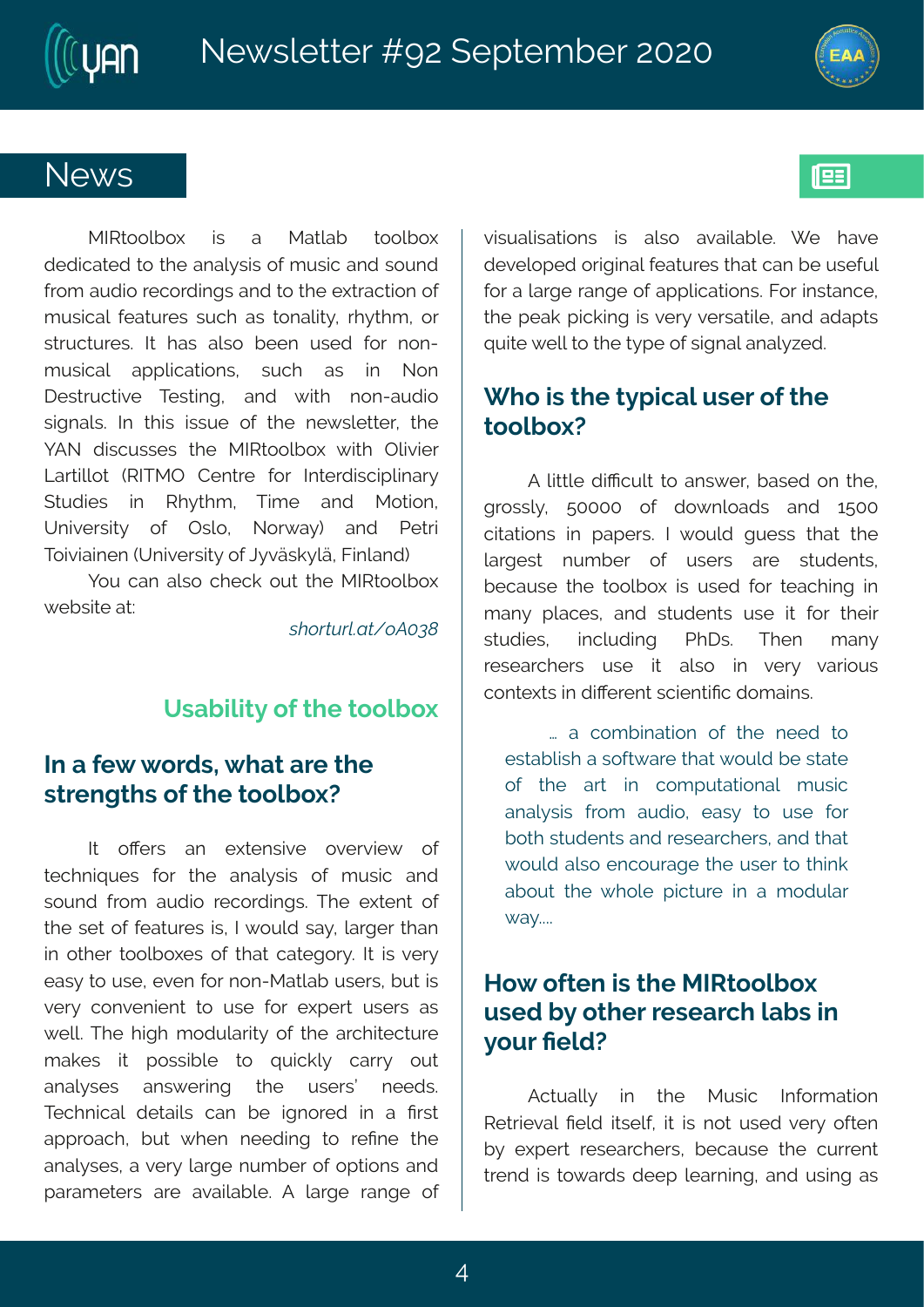# Si { w

 $m t y \# ps$  {#pizip# wtig xvep# erep} wiw# tivjsvq ih # sr#sxliv#tnexisyq w#xler#Rexnef#-U}xlsr#mn# t ewnoy pev. 3KGy x# hatwiig w# x ex# m#gsq ty xexns rep# q ywnospsk }#erh#nn#q ywnon#qskrmansr#ha#nw#ywih# wsqi{lex#sjxir3#N#mw#hmRqypx#xs#tvszmhi#e# wexnwng#fyx#ekenn#xli#ryqfiv#sj#gmexnsrw# knziw#e#kssh#mopxyvi3

#### T x i w# er #n#R y wng#N j s vg exnar # W xwnzep#n# I rgl #evi ew#si# vi wievgl#gsyph#istpi#epws# firiPx#ysq#Ni#RNWsspfs|D

Cssomk#ex#tetiw#gmank#RNWsspfs|1#{i# ger#wii#kirivep#eyhms#erep} wmw#wiwievgl#erh# wtiigl# mn# tewngypew\$# Ksw# i|sxng# eyhnst# et tprogexmsrw.#Affger#gmai#isv#ileg tpi#dixempih# q shipmk#sj#gyxxmk#svqiw#m#kwmhmk#vsqiww# gsrwhiwnk# zewnef  $p$  # wekiw# si# kvem2  $\{$  s vot migi #q mg vs# mxi veg xmsr w $\frac{2}{9}$ R NVsspfs  $|$  # ew # epws#fiir#ywih#|sv#xli#erep}www#sj#rsr2eyhnst# what epw #Ks w# mwwer gi ?#oFrsg ep}#hi xigxnsr#m # iewl#heq#erh#pizii#tewwnzi#wimwqmo#hexeó#sw# For y sq exmole po # hi xi gxnnk # ezeper gl i # zi r xw# m # t eww.zii #wimwa ma#hexeo3

lixemoih#q shipmk#si#qvxxmk#isvaiw#mn# k vnnhm k#t vsgiww#gsrwhiwn k#zevnef pi# wekiw# si# kvem2{ svot migi# g movs# mxi vegxmsr w I xxt w?44 h sn3s vk 465 3656; 4 n3mor i gwgn3 756; 3656;

Frsq ep #hi xi gxmsr #mn#i ev x #heq #er h#  $\dot{p}$  zi i # t ewwnzi # winwq mg# hexe# vwnnk# wytt sw#zigxsw#geglmniw#erh#eyxsgexmog# ji exy vi #wi pi gxmsr I x tw? 44 h s n \$ vk 4 65 \$ 56; 4 n \$ 9 w 8 756; 3656;

Fyxsq exmoenol# lixigarhk# Fzenerali# Jzi r xw#n#Jewwnzi# i mwg rog# exe # TN4653665>4NHRQF37567367

#### Hsyph#e#ywiv#ehet x#d i #yrgxmsrw# xs#sr2q ywngep#wharepxD#Frh#s{# ef svx#svxwhi#N i#vaer# eyhmp #erkiD

N# hitirhw# sr# xli# jiexy viw# yrhiw# gsrwhivexmsr 3# Lirivep# wherep# twsgiwwnnk# stivexs w#erh#kirivep#jiexyviw#vipexih#xs# h req mow ther https of vittwisy pht fittew thieh  $2s2$ ywi#ew#mn#xli#qywmqep#qsrxi|x3#Hsrqivrnnk# t mogl 1#xl i#t evxnogypev#jviuyirg}#vik msr#yrhiv# gsrwhivexmsr#gmklx#riih#xs#fi#xyrih3#Ksv# vl } xl q # mx#q mkl x # vi u y mi # t e v xngy pe v # xy r m k # s j # t eveq i xi wwtewt{ i potter h#N# ezi #xs#we}#N# ezi rð #  $\{$  svoih#q yql#sr#rsr2q ywmqep#M  $\}$ xlq  $3$ nN;#er $\}$ # gew "# zi r#sv#g ywmg"#wsg i#t eveg ixiw#g nkol x# riih#s#fi#xyrih#|sv#xli#tewmgypev#tvsfpiqw# ex#lerh3#Jwtignemy}#{lir#hiepmk#{mxl#lmkl2  $\pi$  is the motion when we have the way as well is well mwer gi#vipexih#s#wtiigl#wikqirxexmsr3

Fw#jsw#{svomnk#{mot#wnkarepw#syxwmhi#xli# l yq er #eyhmfnpi#verki#}iw3#N#kyiww#xli#ywiv# { syph#riih#xs#q eoi#wyvi#xlex#xli#hijeypx# t eveq i xi wu#evi#zepmh#{ mxl #xl i #t evangy pev#x}t i # sj#wsyrh3#N#gerrsx#erw{ iv#tvignwip}#{ nxlsyx# hsmk# | tivmg ir xw#sr#q }#s{r3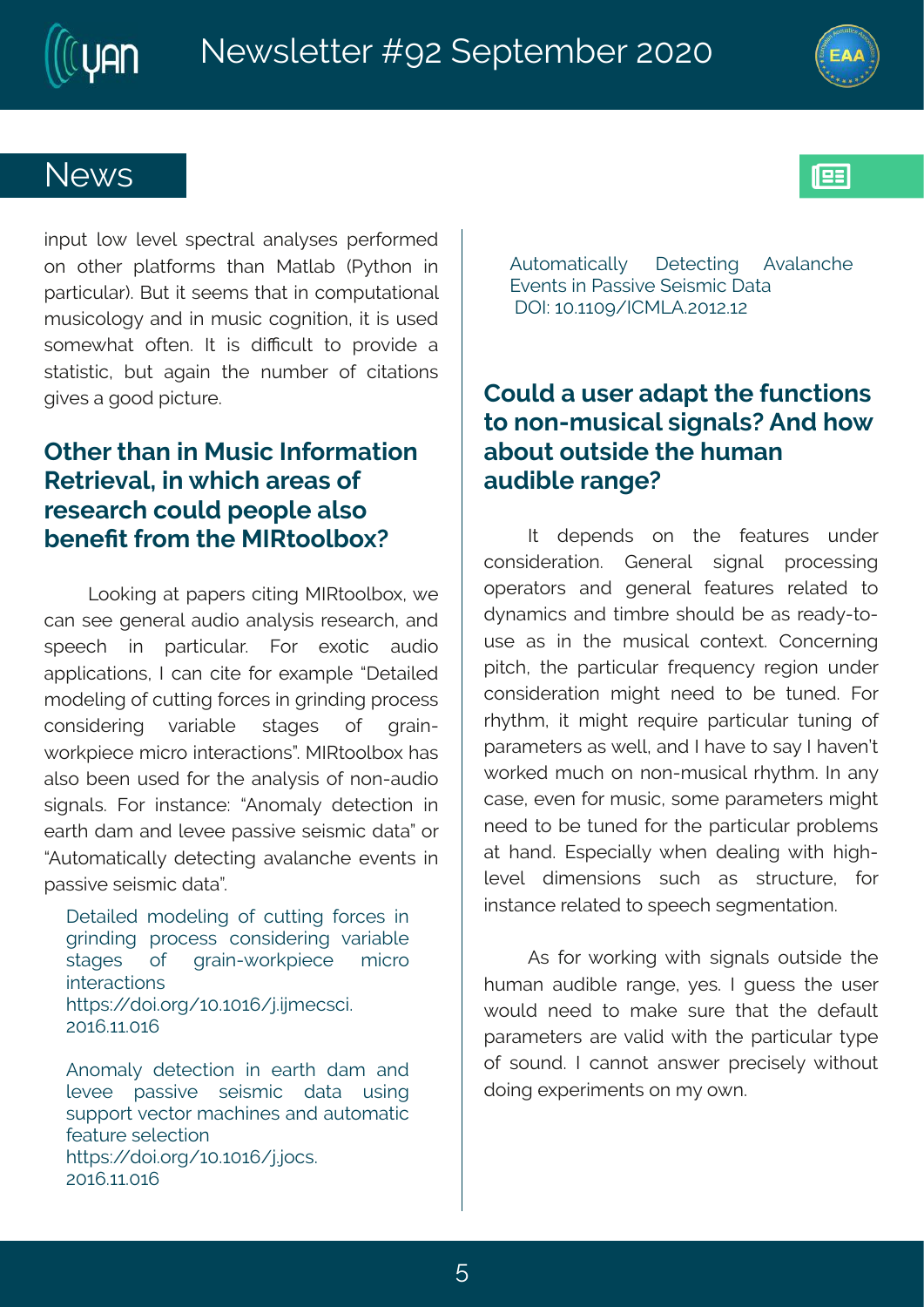



### **News**

#### **History of the toolbox**

### **How were the early days of the toolbox? Where did the idea for the toolbox come from?**

I was employed as a postdoc in Petri's team for the BrainTuning project ("Tuning the Brain for Music", funded by the NEST (New and Emerging Science and Technology) program of the European Commission), which started early 2006 and whose aim was to study links between brain, music and emotion. We were working on a particular task of unveiling correspondences between audio and musical features and perceived or induced emotion, with Tuomas Eerola, at that time also in Jyväskylä, and Anders Friberg and Roberto Bresin at KTH in Stockholm. Our expertise at that time was somewhat more on the "symbolic side" of music (meaning the study of scores, or MIDI sequences) than on the "audio side". But we realized that a thorough study of emotion in music would require investigating the audio aspects of music. Luckily, I had a background in signal processing so I was in charge of developing features for audio and music analysis based on the state of the art. It looked quite daunting to me at first…

At that time, Petri already nurtured the good habit of developing and publishing Matlab toolboxes for teaching and research purposes. Tuomas developed with him the MIDItoolbox, which offers a large range of tools to analyse music from MIDI format. Released a couple of years before MIRtoolbox, it has become a reference tool in the computational musicology community. So Petri had the good idea to release another toolbox, this time for analysis from audio.

The third dynamic that enabled the conception of MIRtoolbox was that we were starting a new master program, Music Mind Technology, at the University of Jyväskylä, in which there was a course, starting in Fall 2006 about Music Information Retrieval. I was in charge of the demo part, and Petri and I decided that we would present to the students prototypes of sound and music analysis tools that would be part of MIRtoolbox, starting from basic signal processing concepts and covering progressively various music dimensions. The challenge, here, is that the students came from very different backgrounds, and many of them did not have expertise in computer science. So we had to make a toolbox very easy to use. But that constraint was actually very fruitful for the development of the toolbox. The first demo was about basic signal processing concepts such as FFT and autocorrelation. The demo went well and it looked quite promising, although I remember one student who was dubious that this tool could be used for more advanced analysis than this first demo. That was MIRtoolbox 0.1.

**It was the combination of the need to establish a software that would be state of the art in computational music analysis**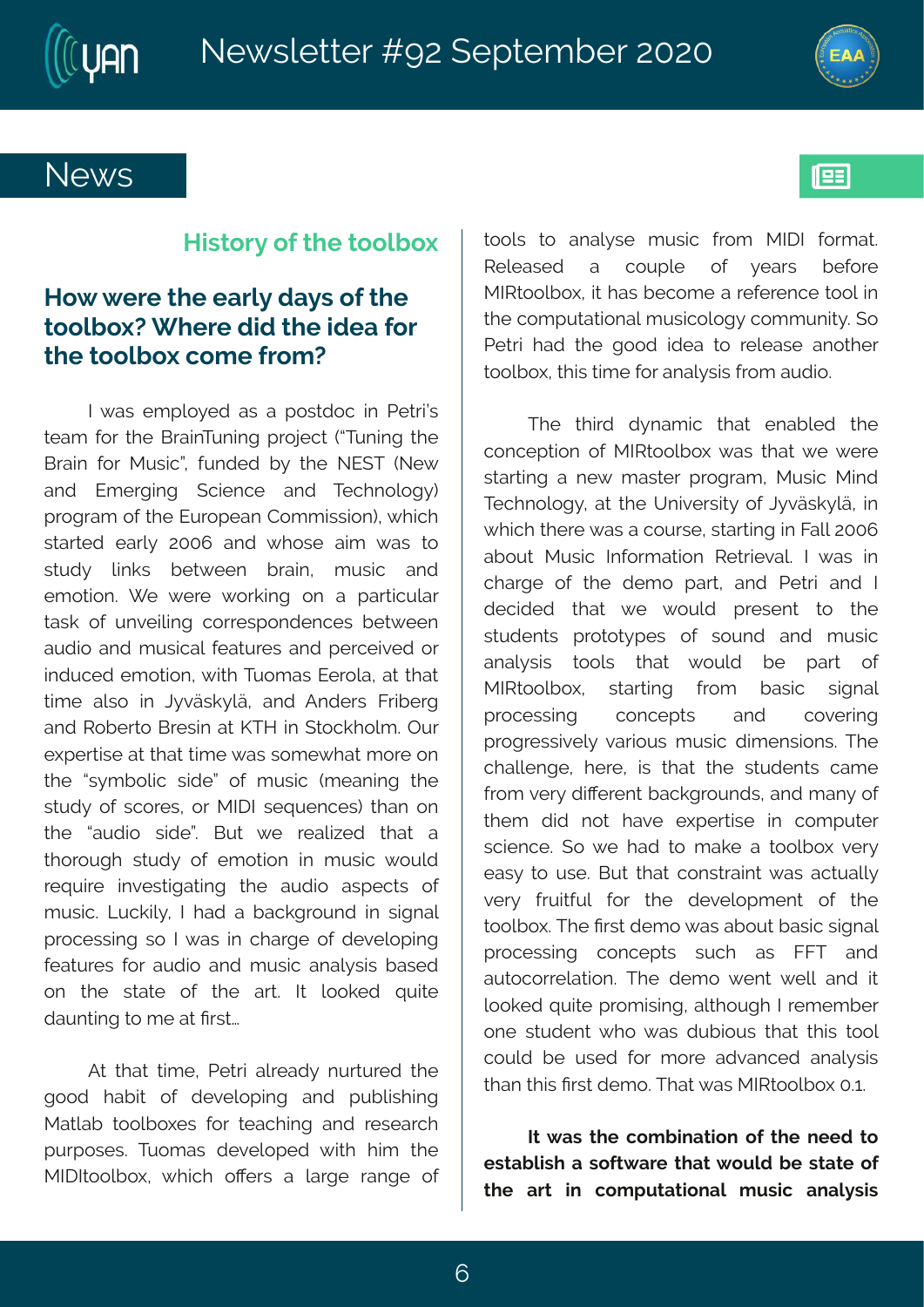



## **News**

**from audio, easy to use for both students and researchers, and that would also encourage the user to think about the whole picture in a modular way, that made MIRtoolbox possible.**

It was very interesting to discover how the modular design enables to fuse concepts that were previously considered in separate subdomains of research, such as rhythmic vs. harmonic analysis into common modules where expertise could be exchanged between these silos.

### **How many developers contributed to the MIRtoolbox when it started? How about now?**

Well, it was (and still is) basically me, with some code from Petri and some code available publicly as well as third party toolboxes that are included in the distribution.

#### **How did the toolbox grow to where it is today? Were you supported by your lab to build the toolbox? How about now?**

I was very lucky to have the possibility to spend a lot of my time on the development of the toolbox throughout the years, first during that initial postdoc for the BrainTuning project, then as a postdoc in the Petri's Center of Excellence in Interdisciplinary Music Research, then as an Academy of Finland research fellow, and in my subsequent research position at the Universities of Geneva, Aalborg and Oslo. The development benefitted from a large amount of interaction with students, colleagues and users.

Pasi Saari, who was a PhD student at Petri's lab, developed the "mirplayer" graphical player interface. Another student, Enrico Glerean, introduced me to version control, and helped me create a SubVersion repository that we are still using.

#### **How do people hear about your toolbox?**

We first advertised it to students in courses and in specialized summer schools, then we published articles about it and gave tutorials in various conferences. That is how it progressively got known to the research community.

### **About the toolbox: MIRtoolbox 1.7.2**

#### **Your toolbox is very well documented. That must have taken some time.**

Thank you! It was time well invested during my postdoc years in Jyväskylä. The material was in fact side-products of lectures prepared for summer courses and conference tutorials. And it progressively grew up further after that.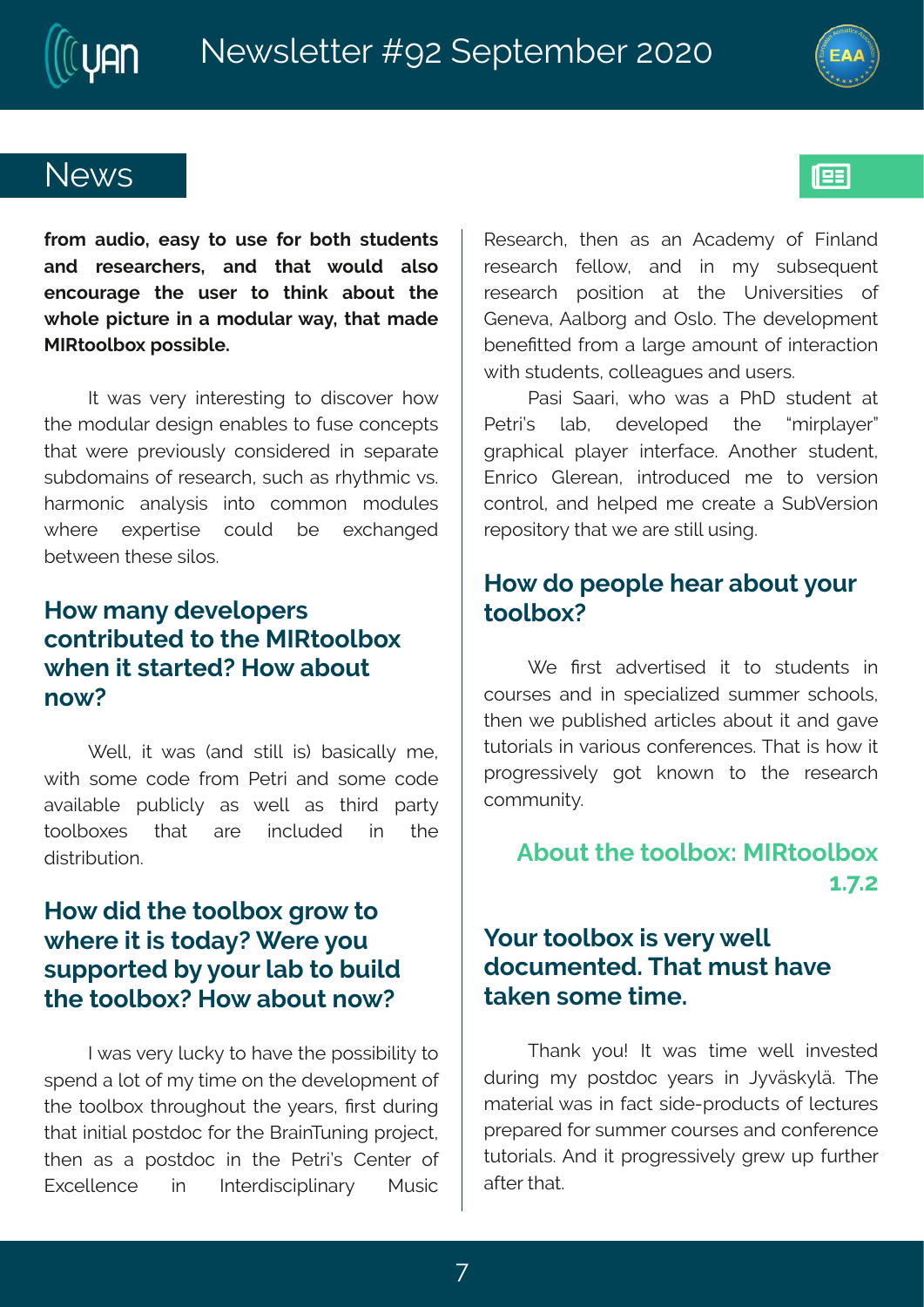



## **News**

#### **How important was it for you to have that?**

Well, we considered it as an important part of the toolbox release. It was surely a teaching support, a way to explain everything to students, users and colleagues without having to re-explain everything every time. Also it is a way for us to have a clear idea of what is in the toolbox and to remember the technical background. In fact I often (or should I say always?) go back to the documentation myself when using the toolbox. :)

### **The modular framework of the toolbox is quite interesting. Is this how the toolbox started, or did you later decide to reorganise it this way?**

When we started thinking about building a toolbox for audio analysis, I don't think we were considering a modular framework like what the toolbox has become. Other comprehensive toolboxes have been conceived in the lab before MIRtoolbox (MIDItoolbox), but also after (MoCapToolbox). Those toolboxes are conceived as a list of functions, each performing a particular task and requiring a strict syntax concerning the list of input parameters. In contrast, as soon as I started building a first small prototype for a first demo to the students, the idea of modularity was already a central idea of my vision for the toolbox architecture. You can

see below a slide that I presented to the students during that first demo



### **How often is the toolbox maintained now?**

The latest public release (1.7.3) was in January 2019, and we should release a new update as soon as possible. These updates are not released in a very regular manner. Around the years 2008-2012 there were somewhat frequent releases (several per year), now the frequency has decreased, with sometimes one or two years between two releases.

### **What is built around the toolbox? (Discussion list, tweets, …)**

For MIRtoolbox 1.x, there is the discussion list, another mailing list informing about the new releases and the twitter account. For the MiningSuite, there is also a mailing list notifying about updates, as well as two discussion lists, one for users, and one for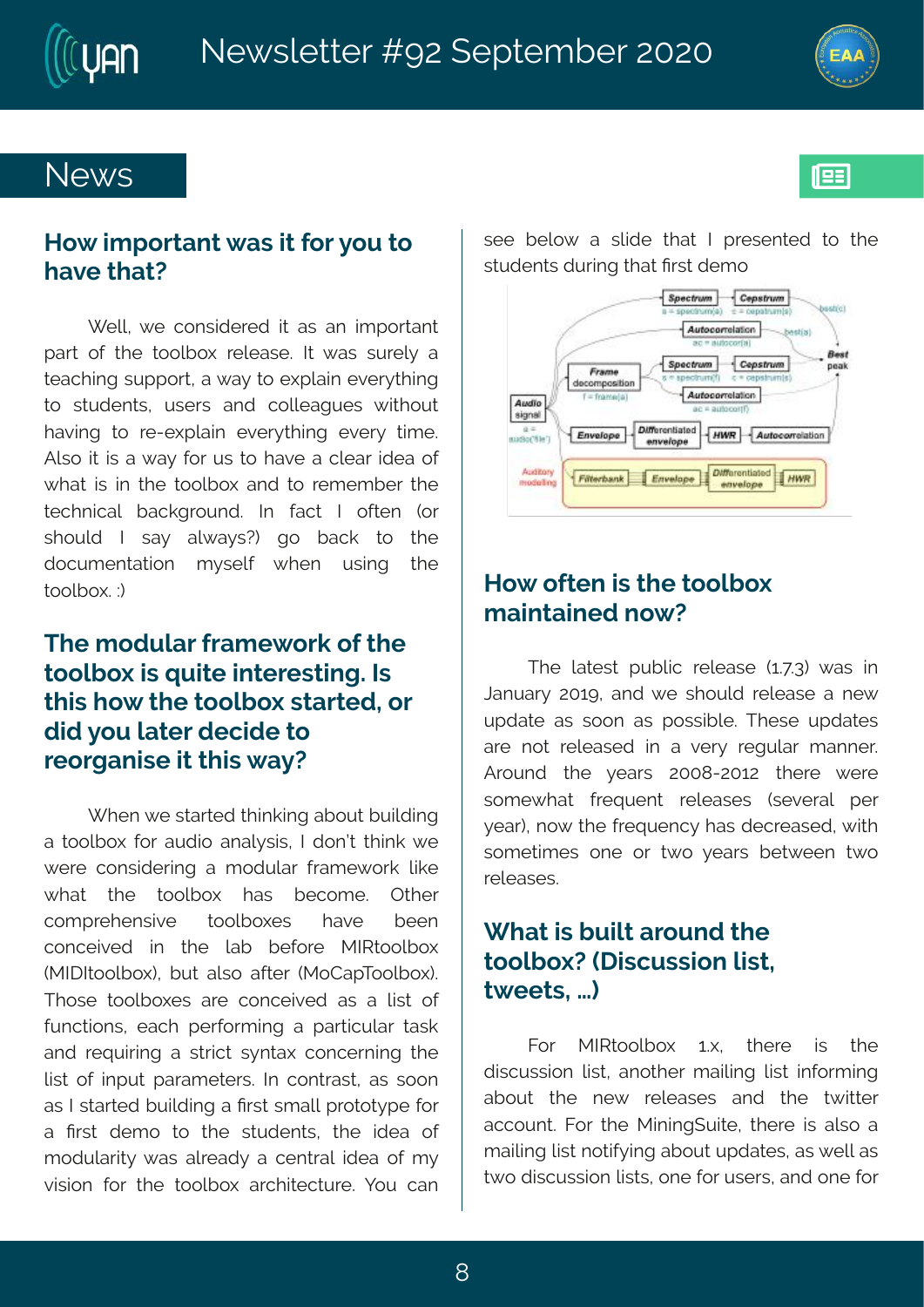

## **News**

developers, and the twitter account. And the usual developer network tools powered by GitHub for the project repository.

### **Looking at the future: MIRtoolbox 2.0**

### **How will MIRtoolbox 2.0 be different from MIRtoolbox 1.x?**

MIRtoolbox 2.0 has a completely rewritten architecture that should be more efficient. This enables also to rewrite all the code in a way that is much more readable, so that the opaque boxes become as transparent as possible, and so that all the internal processes could be understood by anyone willing to have a look. For that purpose, a new layer of syntax has been created: while MIRtoolbox 1.0 introduced this layer of syntax enabling to easily launch operations, this additional layer of syntax in MIRtoolbox 2.0/MiningSuite (cf. below) enables to write the underlying code more easily.

**One important objective is to transition into a truly open-source framework, so that anybody could contribute to the further development of the project.** The MiningSuite project is hosted on GitHub, and anyone can fork the repository and push changes.

Besides, the same philosophy underlying MIRtoolbox could be used outside of the purely audio MIRtoolbox context. The same design principles ruling MIRtoolbox could be applied to process symbolic representations, be it MIDI (as in MIDItoolbox) or scores more generally, better articulating audio and symbolic representations. Besides music, MIRtoolbox is used for audio analysis, but also for any kind of signal analysis. In this respect, it seems more relevant to consider the core architecture of the toolbox as independent from music or audio, and to add the audio and music components in the form of packages. That is why the new framework has the most abstract name of "MiningSuite", featuring packages called SigMinr for signal processing, AudMinr for audio analysis and MusMinr for music analysis. Other packages are considered: video analysis (VidMinr), physics and motion analysis (PhyMinr), sequence processing (SeqMinr), pattern mining (PatMinr)…

One important objective is to transition into a truly open-source framework, so that anybody could contribute to the further development of the project.

### **When could people expect a tested MIRtoolbox 2.0 version to roll out?**

In the context of my current affiliation (RITMO, University of Oslo), I have hired a research assistant, Habibur Rahman, helping me carrying out an extensive test bed, making sure that MIRtoolbox 1.x and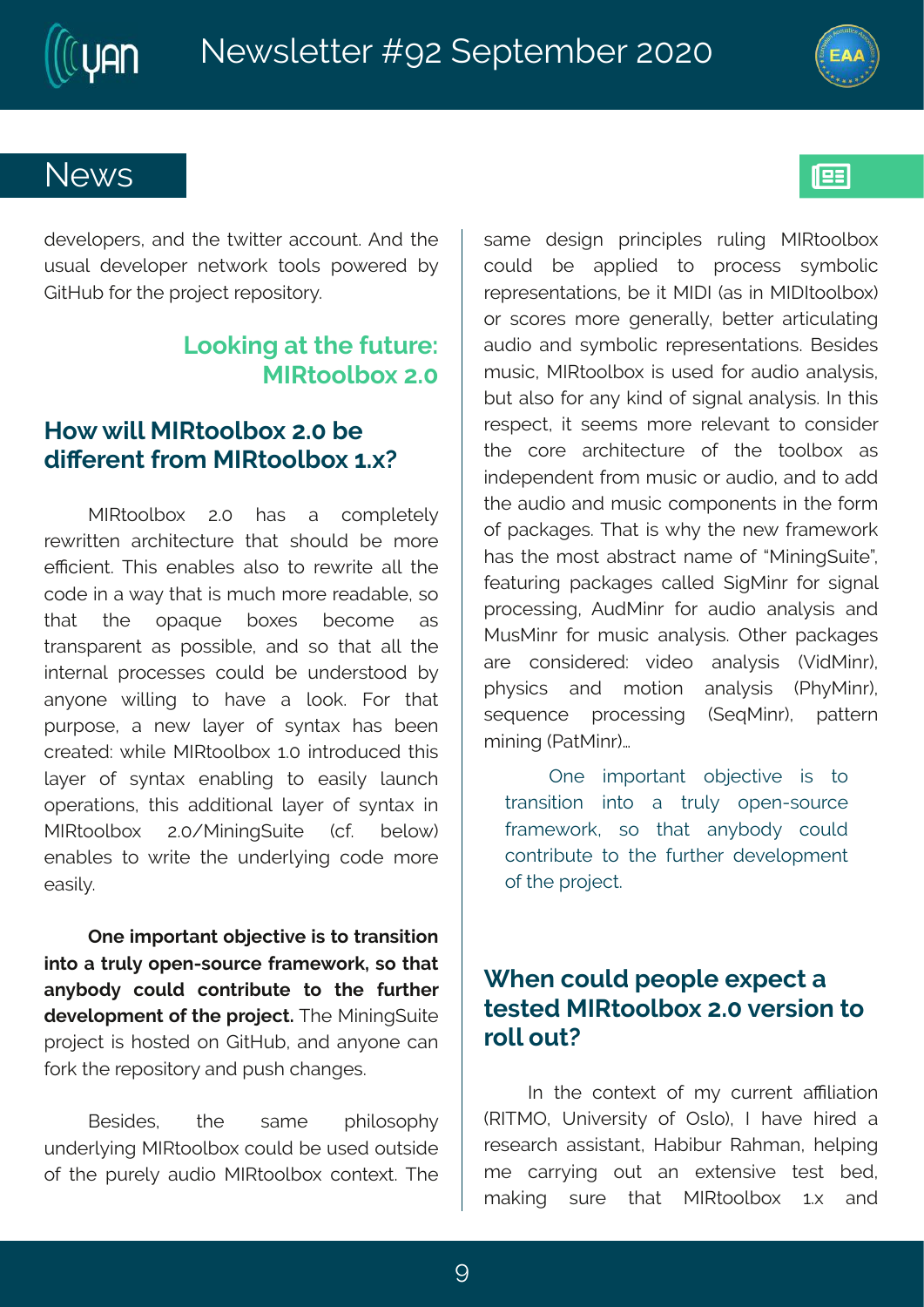

 $\|$ es

## **News**

MIRtoolbox 2.0/MiningSuite give the same results. I am so sorry this has been delayed, because I am very busy on my new research project. But well, maybe we should aim to release a public version in a few months…

### **Would you recommend users start with MIRtoolbox 1.72, or should they just wait for a fully tested MIRtoolbox 2.0?**

They can use the current official of MIRtoolbox 1.7.2. If they are curious, they can have a look at the MiningSuite in parallel. And when it will be time to officially transition to the 2.0 version, I am preparing a documentation section explaining how to convert MIRtoolbox 1.0 syntax into MiningSuite commands.

#### **What comes after the MIRtoolbox?**

In my current research project, MIRAGE, funded for 4 years by the Norwegian Research Council, I extend further the design of the computational framework for music analysis. **One hypothesis is that pure signal processing is not sufficient to grasp the complexity of music.** So instead, we try to improve transcription techniques (using also deep learning) to represent music in the form of a symbolic representation, which is then used as the basis for musicological analyses. We try to design new music visualisation techniques as well. The rich description of music will also be used to investigate elaborate notions such as emotions, groove or mental images.

#### **Acknowledgments:**

The current development of MIRtoolbox is partially supported by the Research Council of Norway through its Centers of Excellence scheme, project number 262762, the MIRAGE project, grant number 287152 and the TIME project, grant number 249817.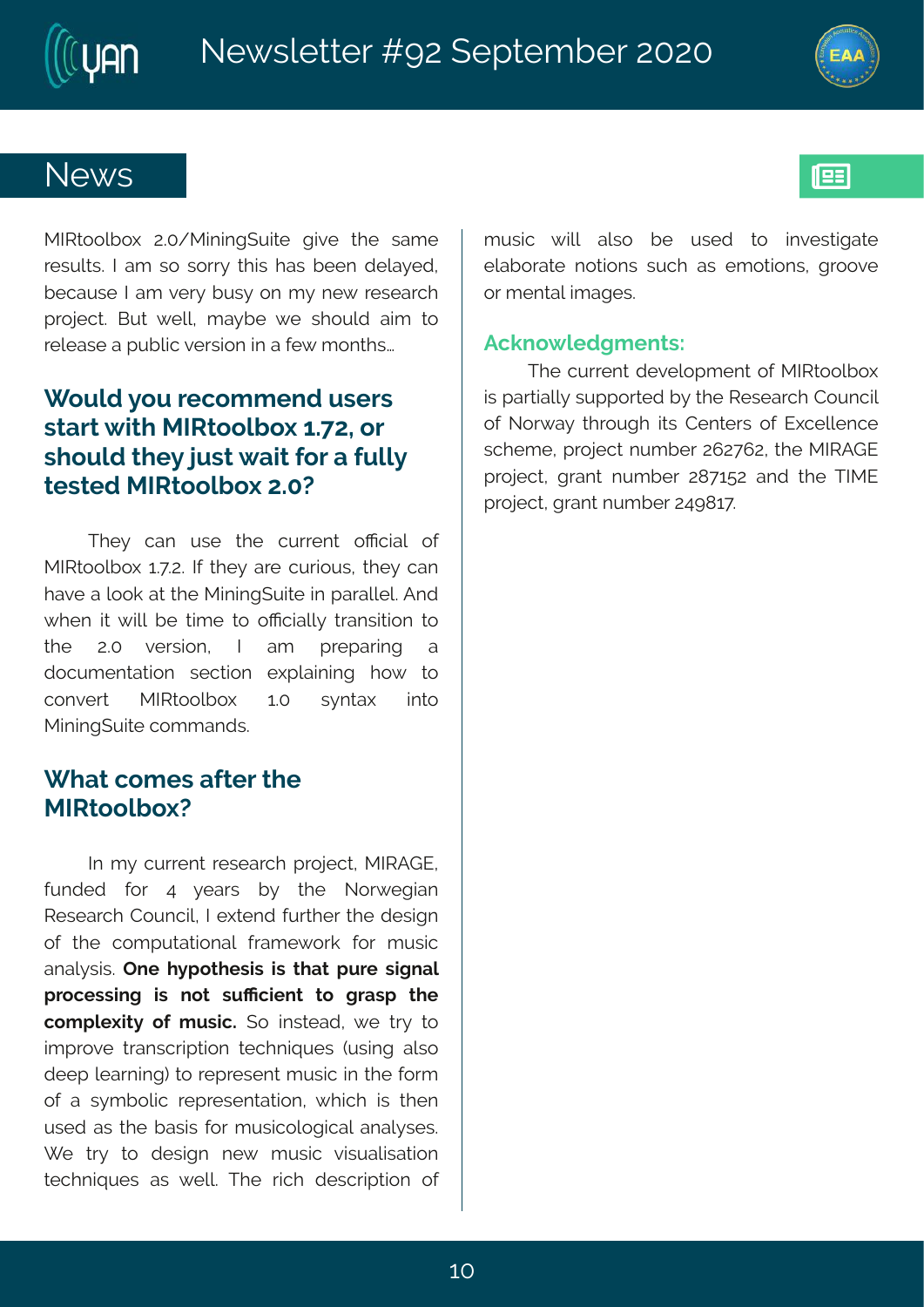# Osf#Frrsyrgiqirxw

(xyhirx#Fww.mw.erx##Fyhnsqpsk}#+#mkrep#Uvsqiww.m.k#Hsrqitxw.89Txmogsr3#qsw.q1# lira evo3  $#$  $#$ Wiwievgl#Jrkmiiw##Fgsywxmg#Wiwievgl3KGs{iww##f mpomnw3Ksyxl{exiv#Jrkperh3  $#$  $#$ Wiwievgl#Fwwsgnexi#n#Nqqiwwnzi#Fyhns#xsv}Xippnk3#itewqirx#sj#Jpigxvsrng# Jrkmiiwnk1? Yrnziwno) #sj#svo ##Miwpnkxsr#Heqtyw3AMipwnkxsr# Jrkperh3 ## Fgsyworg#Hsrwypxerx#4#tirmsv#Fgsyworg#Hsrwypxerx3#FHF#Fgsyworgw3#Csrhsr#Urkperh3  $#$  $#$ lizipstqirx#lrkmiiv#Fgsywxngw3#Gwswi#Lwsyt3#Gipkwehi1#(ivfne3  $#$  $#$ W wievgl #gmirxmw#Fyhns4Zsmgi 32Ziwi | #spyxnsrw#Nxiwrexnsrep3&Gwwwipw#Gipkmyg 3  $#$  $#$ Uvsnigx#lrkmiiw##Fgsywwogw##Zmfvexmsrw#Yvfer3XWFHXJGJQ36Gwwwipw#Gipkmyg3  $#$ UII #m#Gmeyvep#8I #eyhnso3Mye{in3RyrngI#Livqer}3  $#$  $#$ (gmir xmw.#tswmxmsr#sr#Fgsywxmgn#Zmxyep#Wiepno)#sv#Jrzmwsrqirxep#Ssmwi3#Jqte3# l ãfirhsvj# { ma-ivpeh3 W+I#Jrkm iiví#iizipstq irx#Jrkm iivm k3Rmgvsglmt#Xiglrspsk}3Xxips{1#Livqer}3  $#$  $#$ (rkrep#Jvsgiwwnk#Jrkmiiv3AQyos3#Jevnw#Kvergi3